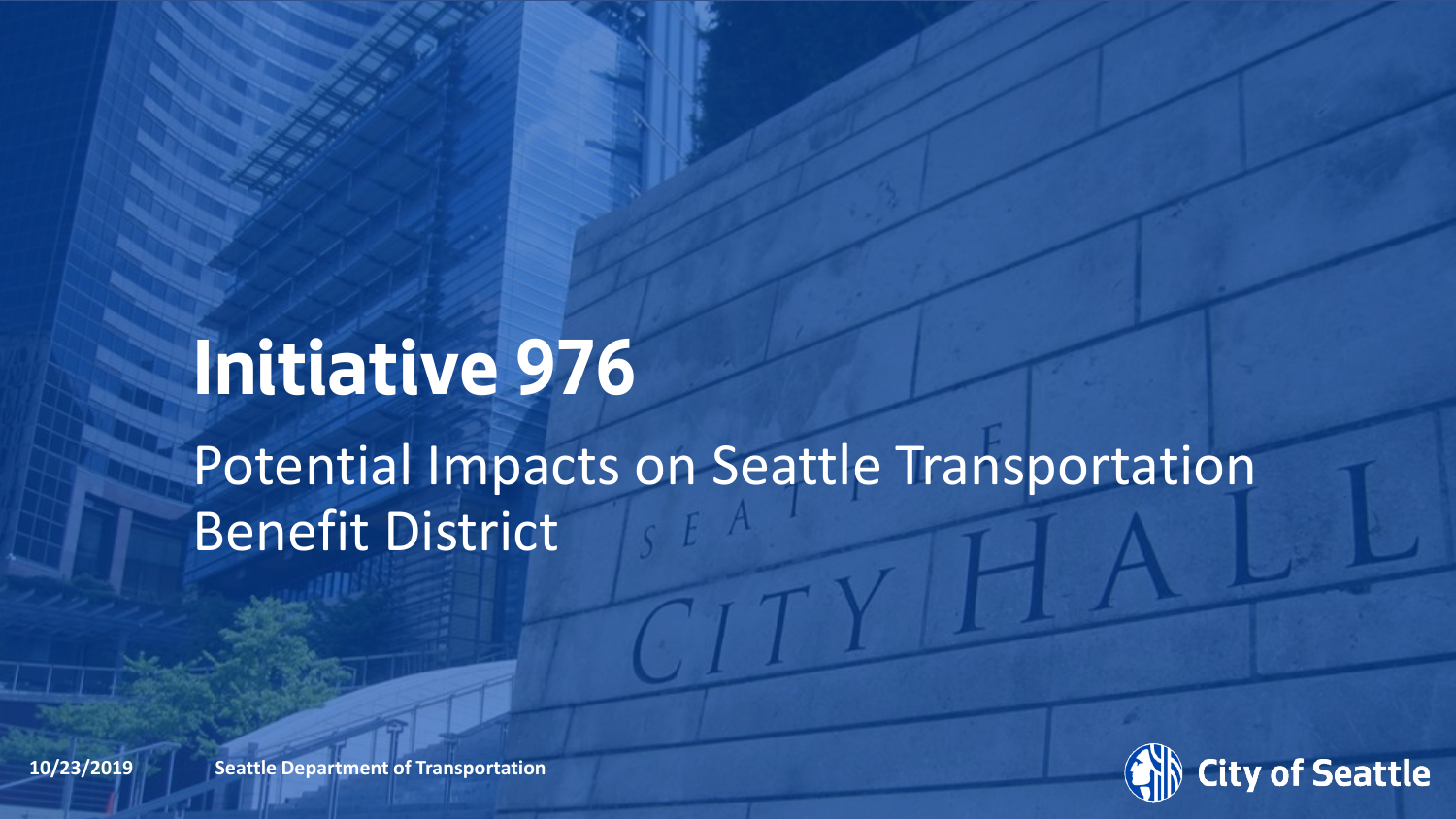## **Today's Discussion**

- 1. Background
- 2. City of Seattle Direct Impacts of I-976
- 3. Potential Impacts on VLF \$60
- 4. Questions

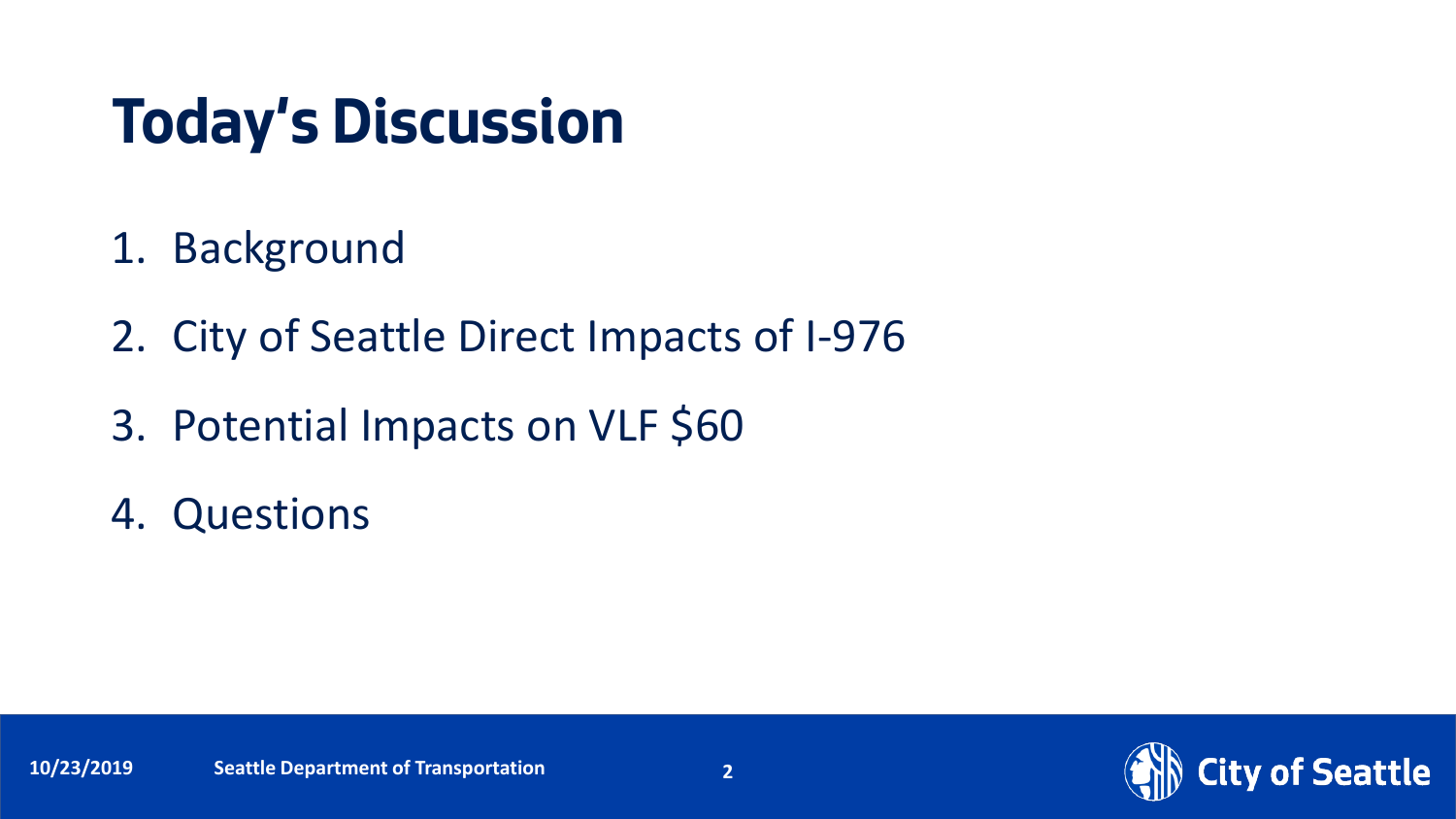# **Background – Transportation Benefit Districts**

- RCW 36.73 allows formation of Transportation Benefit Districts (TBDs) to fund transportation improvements
- Multiple funding options
	- Vehicle fees, up to \$100 annually
	- Sales tax, up to 0.2%
	- Property tax (up to 1 year)
	- Vehicle tolls (congestion pricing mechanism)
	- Impact fees
	- General obligation bonds
- 99 active TBDs state-wide, 62 of which collect vehicle fees
- Seattle TBD (STBD) formed in 2010

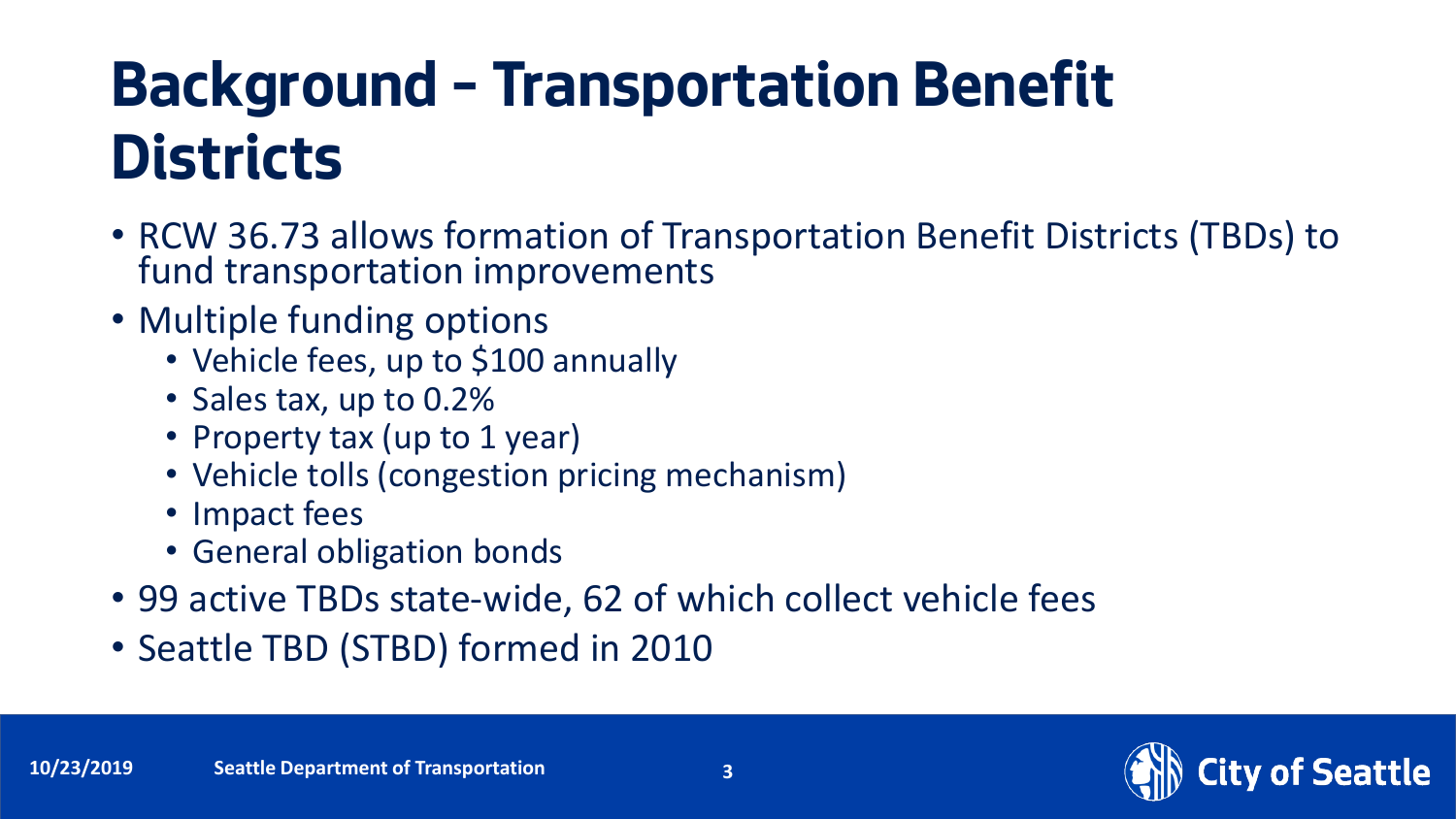#### **Initiative 976 – Indirect City of Seattle Impacts**

- If I-976 passes, Washington State would lose approximately \$1.9 billion in revenues over the next six years (2020-2025)
	- State funding supports many key City of Seattle projects
		- Regional Mobility Grants and Connecting Washington fund many RapidRide and Transit Plus Multimodal Corridors
		- Without those funds, key Seattle projects face funding gap
	- No current direction on how State funding would affect specific projects
- Sound Transit 3 would lose \$328 million per year

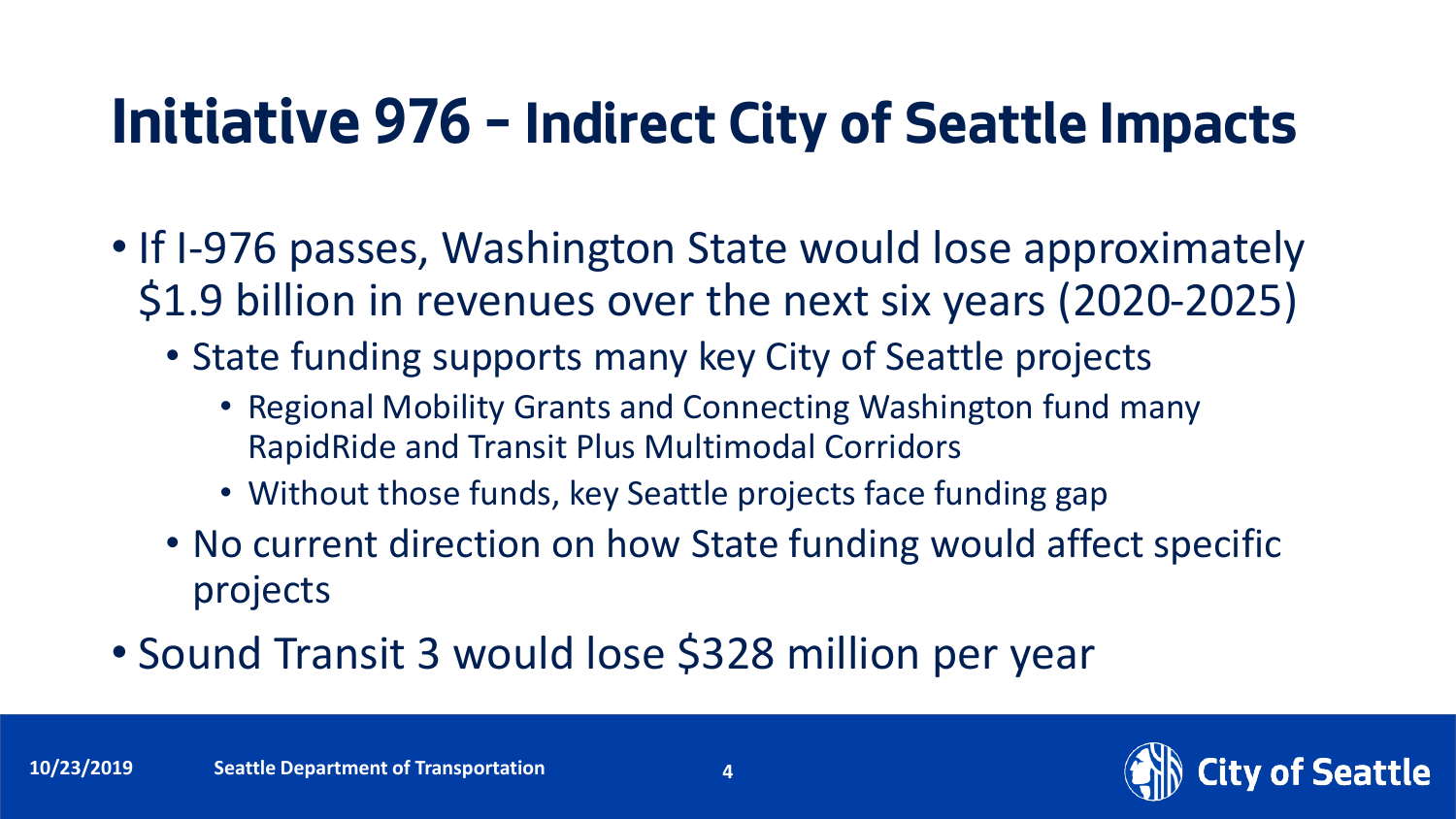## **Initiative 976 – Direct City of Seattle Impacts**

- Seattle TBD (STBD) collects revenue through \$80 VLF and 0.1% Sales Tax
	- 2011 Council-approved \$20 VLF
	- 2014 Voter-approved STBD Proposition 1 (\$60 VLF & 0.1% sales tax)
- November 2019: Statewide Initiative 976, "Bring back our \$30 car tab fees"
	- Remove/reduce all vehicle fees in RCW, incl. vehicle fee authority under TBDs
- **STBD revenue impact: \$32M annually (\$24M for transit, \$8M for basic services)**
	- \$24M annually from \$60 VLF to fund improved transit service, low income access to transit, transit capital programs, and ORCA Opportunity through 2020
	- \$8M annually from \$20 VLF to fund basic services

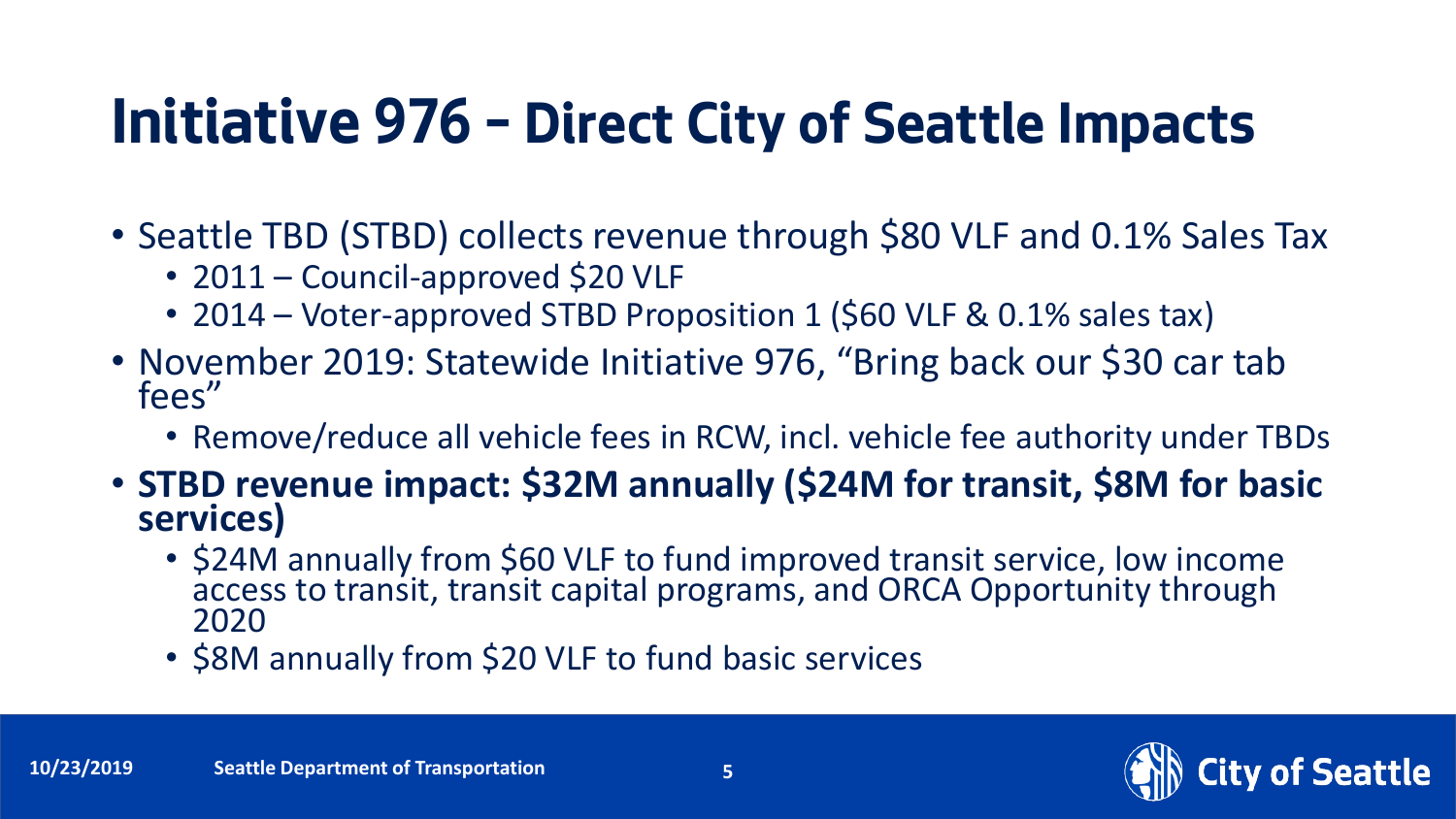# **Overall Reduction Goals (VLF \$60)**

- Goals
	- Maintain original voter-approved aspects of STBD by preserving bulk of transit service\*
	- Continue ORCA Opportunity program

\**Passage of I-976 will require cutting some service in March 2020*

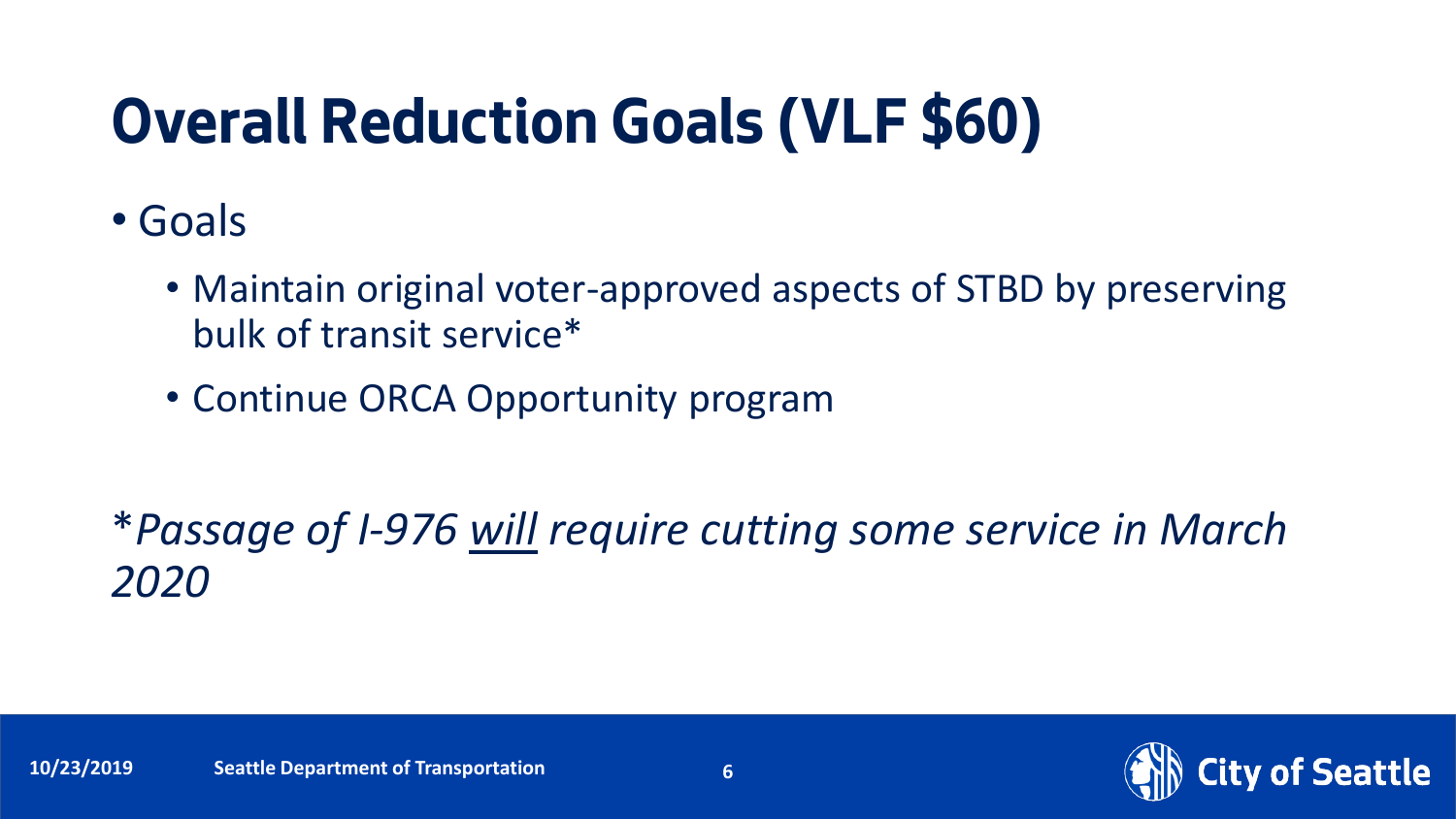#### **Current SDOT Transit Service Priorities**

**Build out the Frequent Transit Network (FTN)**

The FTN established Local (30-minute service), Frequent (15-minute service), and Very Frequent (10-minute service) routes that create a network of transit options for riders in Seattle.

**Downtown Mobility**

To accommodate the increased and projected growth, STBD funds service in the peak commute periods to help achieve Downtown Mobility goals.

**Service for those without alternatives**

STBD adds service in RSJI focus areas and for those who rely on transit for most or even all of their mobility needs.

**Improve Evening, Night, and Weekend service**

For riders who take transit outside of peak travel times, STBD increases frequency during evening, night, and weekends

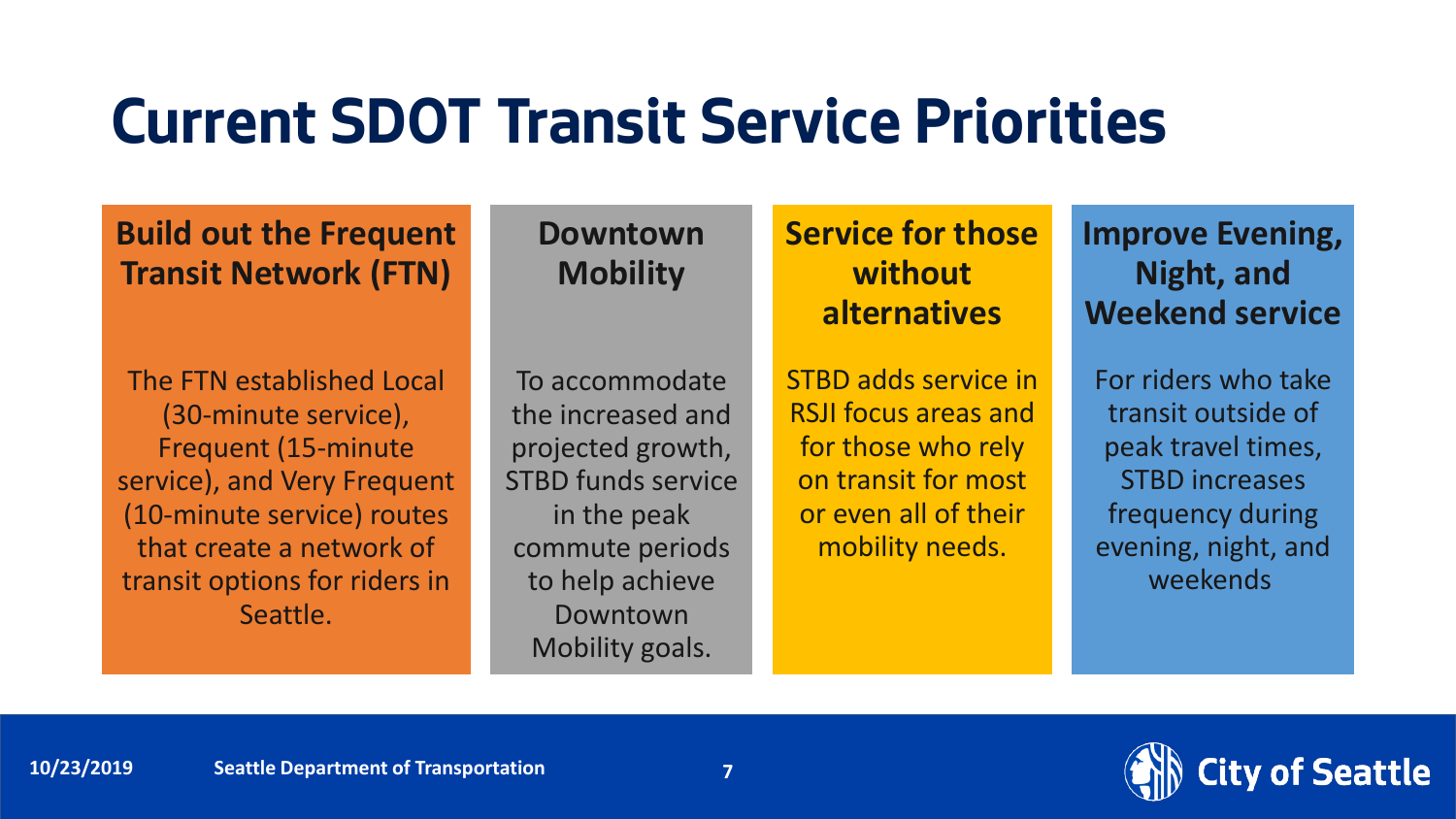# **Current SDOT Transit Service Investments**



- Transit Service Priorities and peak/off-peak breakdown overlap
	- E.g. Improving a route that serves Downtown to 15-minute service both improves the Frequent Transit Network and improves downtown mobility (Routes 1, 11, and 14)
- Individual investments can help address many priorities

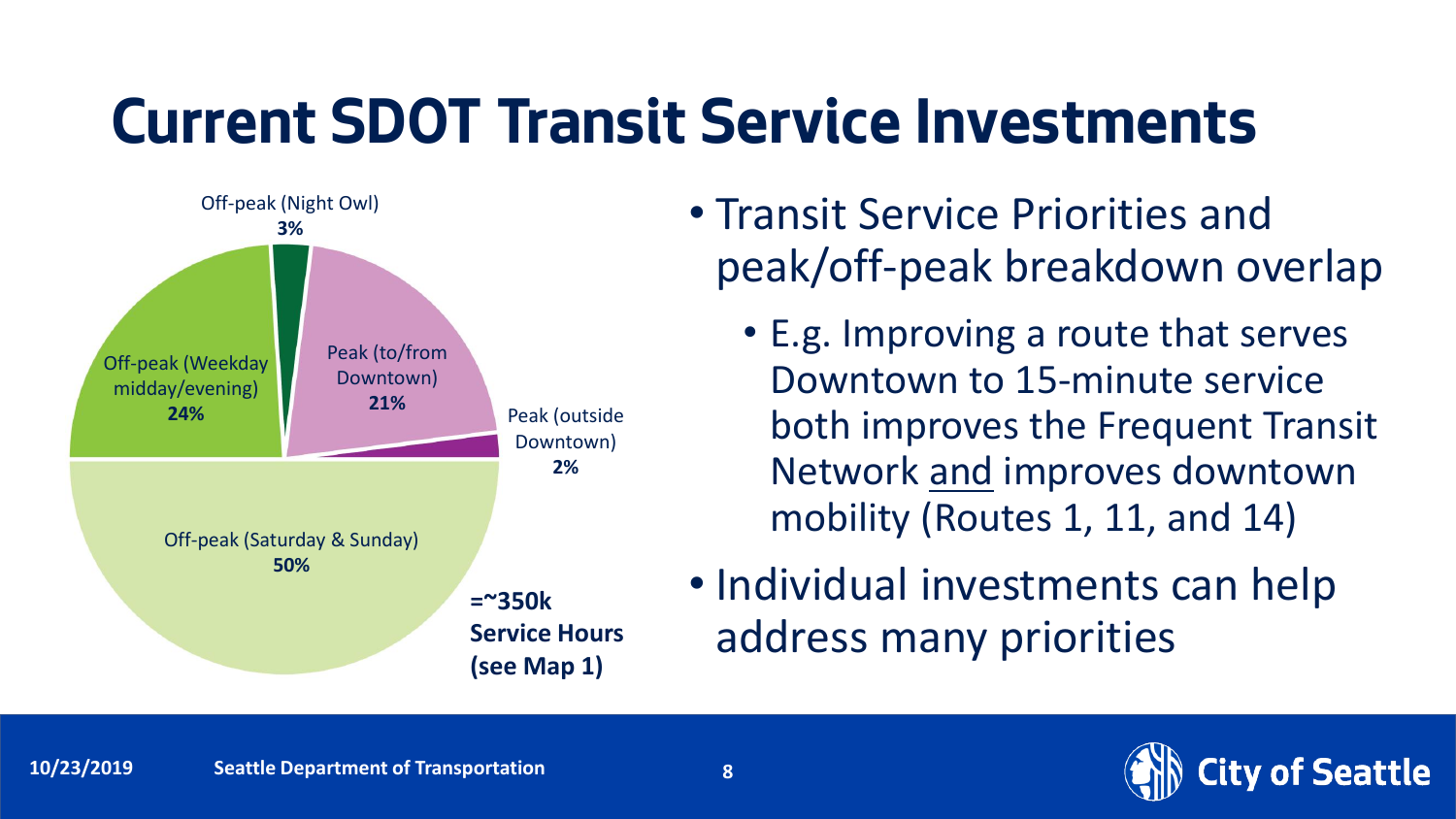# **Considerations for Transit Service Cuts**

- When evaluating potential transit service cuts, SDOT is considering cost, ridership, downtown congestion, policy goal alignment
- To accommodate revenue loss, SDOT needs to cut about ~1/3 of Seattle-funded transit service in March 2020
- Cuts are temporary if new funding is identified, and can be reversed

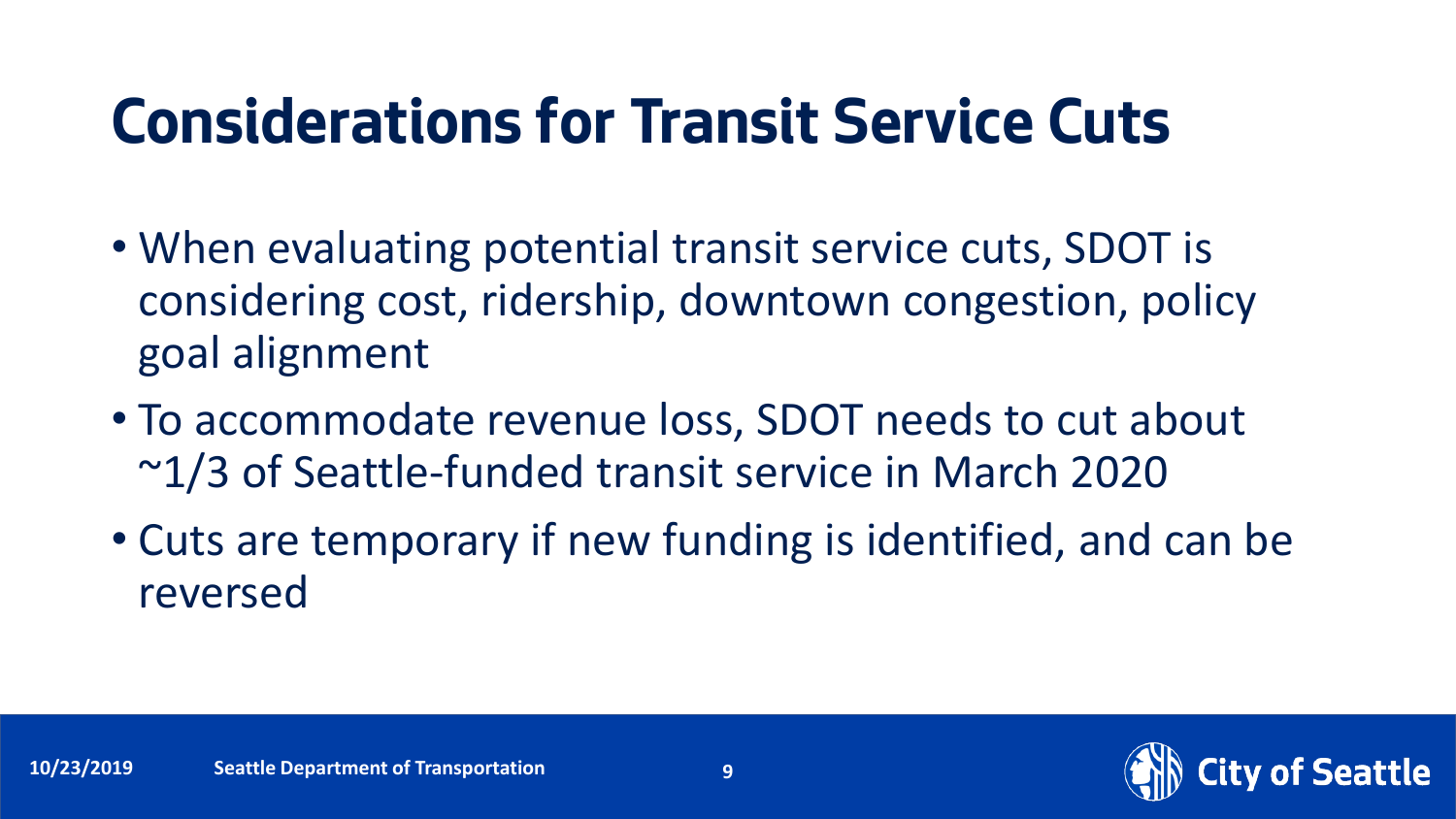# **Considerations for Transit Service Cuts**

- Guidance on potential cuts could focus on:
	- Incorporating RSJI principles and goals
		- Minimize impact to routes serving historically disadvantaged communities
	- Reducing services with little or no ridership growth since implementation
		- Preserve a minimum level of service across the city
	- Minimizing negative impact to Downtown Mobility efforts
		- Keep productive peak period services

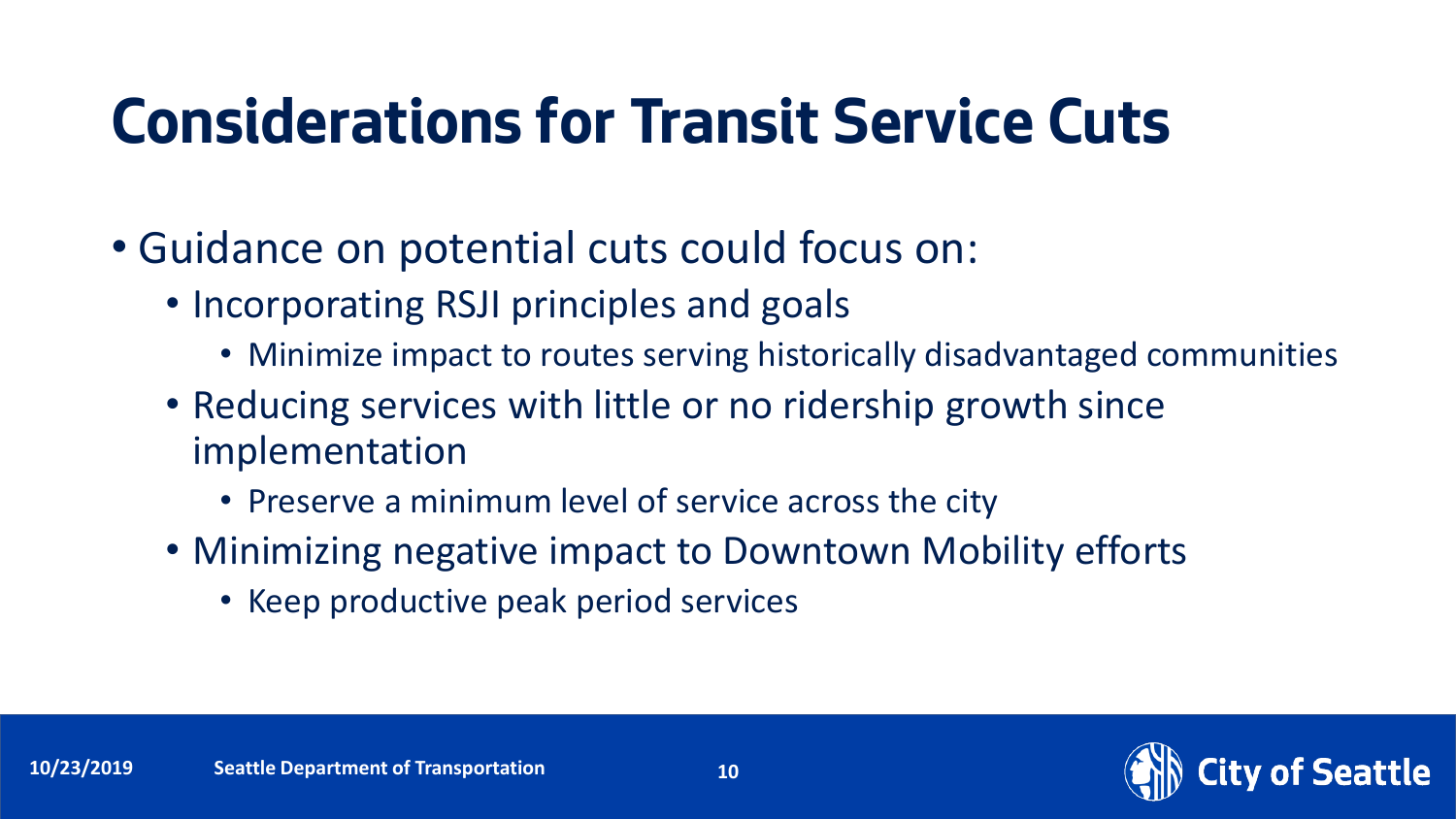### **Discussion**

- Given that SDOT would need to cut about 1/3 of service, how should SDOT prioritize service?
- How would TAB recommend balancing service priorities?
- Are there other priorities or focus areas SDOT should consider?